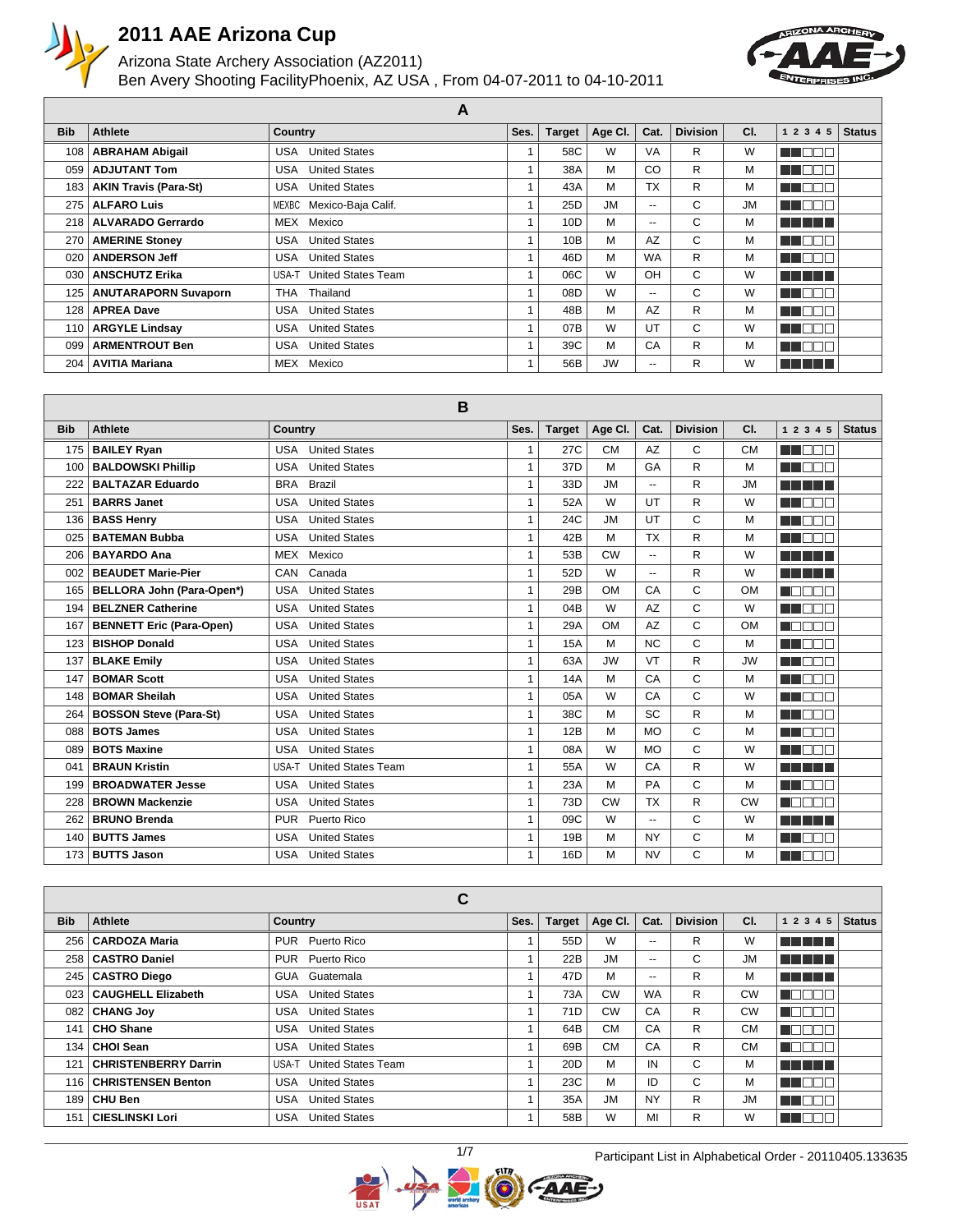

#### Arizona State Archery Association (AZ2011) Ben Avery Shooting Facility Phoenix, AZ USA , From 04-07-2011 to 04-10-2011



|            |                              | С                           |      |               |           |       |                 |           |                   | Continue      |
|------------|------------------------------|-----------------------------|------|---------------|-----------|-------|-----------------|-----------|-------------------|---------------|
| <b>Bib</b> | Athlete                      | Country                     | Ses. | <b>Target</b> | Age Cl.   | Cat.  | <b>Division</b> | CI.       | 1 2 3 4 5         | <b>Status</b> |
| 268        | <b>CLELAND Ben</b>           | <b>United States</b><br>USA |      | 24A           | <b>JM</b> | OH    | С               | M         | A NGC 1           |               |
| 185        | <b>COLIN Christie</b>        | USA-T United States Team    |      | 05C           | W         | PA    | C               | W         | n na mar          |               |
| 098        | <b>CONDINO Matthew</b>       | <b>United States</b><br>USA |      | 67A           | <b>CM</b> | CA    | R               | <b>CM</b> | - 1 1 1 1<br>I LI |               |
| 208        | <b>CRISANTO Ana</b>          | MEX Mexico                  |      | 07D           | W         | $- -$ | С               | W         | a na mga mag      |               |
| 184        | <b>CRITES Byron</b>          | <b>USA</b> United States    |      | 32C           | JM        | CO    | R               | <b>JM</b> | T DE E            |               |
| 180        | <b>CROUSE Brett</b>          | <b>USA</b> United States    |      | 28B           | <b>CM</b> | MI    | С               | <b>CM</b> | TE E E E          |               |
| 074        | <b>CUNNINGHAM JR. Daniel</b> | <b>USA</b> United States    |      | 64C           | <b>CM</b> | CA    | R               | <b>CM</b> | TI TI             |               |
| 039        | <b>CUSIK Jeremiah</b>        | <b>United States</b><br>USA |      | 34A           | <b>JM</b> | CA    | R               | <b>JM</b> | M DE L            |               |

|            |                                 | D                                  |      |               |           |                          |                 |           |              |               |
|------------|---------------------------------|------------------------------------|------|---------------|-----------|--------------------------|-----------------|-----------|--------------|---------------|
| <b>Bib</b> | Athlete                         | <b>Country</b>                     | Ses. | <b>Target</b> | Age Cl.   | Cat.                     | <b>Division</b> | CI.       | 1 2 3 4<br>5 | <b>Status</b> |
| 240        | <b>DAVIDSON Wayne</b>           | <b>United States</b><br>USA        |      | 14B           | М         | AZ                       | C               | М         | N NO BIG     |               |
| 155        | DE GUZMAN Cayetano (Para-W2*)   | <b>United States</b><br>USA        |      | 49B           | М         | CO                       | R               | М         | M J DE L     |               |
| 209        | <b>DE LA CONCHA Felissa</b>     | MEX Mexico                         |      | 05D           | W         | $\overline{\phantom{a}}$ | C               | W         | n de la p    |               |
| 244        | <b>DE LEON Luiz</b>             | GUA Guatemala                      |      | 48D           | М         | $\overline{\phantom{a}}$ | R               | М         | n na mga m   |               |
| 105        | <b>DEBORD Kayla</b>             | <b>United States</b><br>USA        |      | 57A           | <b>JW</b> | <b>TX</b>                | R               | W         | n na man     |               |
| 238        | <b>DEIBERT Jessica</b>          | <b>United States</b><br>USA        |      | 09A           | W         | AZ                       | C               | W         | N NO BE      |               |
| 018        | <b>DEMATTEIS Majanna</b>        | <b>United States</b><br>USA        |      | 74C           | <b>CW</b> | <b>WA</b>                | R               | <b>CW</b> | N E E E E    |               |
| 144        | <b>DENTON Dugan</b>             | <b>United States</b><br>USA        |      | 69A           | <b>CM</b> | MT                       | R               | СM        | كالحالة الدا |               |
| 143        | <b>DENTON Dugie (Para-Open)</b> | <b>United States</b><br>USA        |      | 29C           | <b>OM</b> | MT                       | C               | <b>OM</b> | n Einst      |               |
| 157        | <b>DESTON Robert</b>            | <b>United States</b><br><b>USA</b> |      | 14D           | М         | <b>CT</b>                | C               | М         | M DE B       |               |
| 072        | <b>DON Anthony</b>              | <b>United States</b><br>USA        |      | 44A           | М         | AZ                       | R               | М         | <b>THEED</b> |               |
| 005        | <b>DRAKE Alexis</b>             | <b>United States</b><br>USA        |      | 74A           | <b>CW</b> | <b>WA</b>                | R               | <b>CW</b> | 70 O         |               |

| <b>Bib</b> | Athlete             | Country                            | Ses. | <b>Target</b> | Age Cl.   | Cat.      | <b>Division</b> | CI.       | $1\ 2\ 3\ 4\ 5$ Status |  |
|------------|---------------------|------------------------------------|------|---------------|-----------|-----------|-----------------|-----------|------------------------|--|
| 164        | <b>EICH Madison</b> | <b>United States</b><br><b>USA</b> |      | 71B           | <b>CW</b> | <b>WA</b> | R               | CW        |                        |  |
|            | 033 ELLISON Brady   | <b>United States Team</b><br>USA-T |      | 43C           | M         | CA        | R               | М         | T TITLE                |  |
|            | 226   ELZA Sean     | <b>United States</b><br><b>USA</b> |      | 25C           | <b>JM</b> | <b>WA</b> | С               | <b>JM</b> |                        |  |
|            | 119 ERICKSON Shanna | <b>United States</b><br><b>USA</b> |      | 57C           | W         | CA        | R               | W         |                        |  |

|                  |                                 | F                                  |      |               |           |                          |                 |           |             |               |
|------------------|---------------------------------|------------------------------------|------|---------------|-----------|--------------------------|-----------------|-----------|-------------|---------------|
| <b>Bib</b>       | Athlete                         | Country                            | Ses. | <b>Target</b> | Age Cl.   | Cat.                     | <b>Division</b> | CI.       | 1 2 3 4 5   | <b>Status</b> |
| 200 <sub>1</sub> | <b>FAN Denise</b>               | <b>United States</b><br><b>USA</b> |      | 02D           | <b>JW</b> | CA                       | С               | <b>JW</b> | T FIFT      |               |
| 032 <sub>1</sub> | <b>FANCHIN Joseph</b>           | USA-T United States Team           |      | 44C           | м         | CA                       | R               | М         | T T T T T   |               |
| 216              | <b>FIERRO Julio</b>             | MEX Mexico                         |      | 13D           | м         | $- -$                    | C               | М         | a na mats   |               |
| 177              | <b>FITZGERALD Ryan</b>          | <b>United States</b><br>USA        |      | 20A           | м         | <b>MO</b>                | С               | М         | n na mar    |               |
| 171              | <b>FLEURY John</b>              | <b>United States</b><br>USA        |      | 18B           | м         | VT                       | C               | М         | HOO         |               |
|                  | 242   FLOSSBACH Thomas          | GUA Guatemala                      |      | 35B           | <b>CM</b> | $\overline{\phantom{a}}$ | R               | <b>JM</b> | n na mar    |               |
| 062              | <b>FORD Eric</b>                | <b>United States</b><br>USA        |      | 49A           | м         | OR                       | R               | М         | n de l      |               |
|                  | 056   FORD Lee (Para-Standing*) | <b>United States</b><br>USA        |      | 51A           | W         | GA                       | R               | W         | <b>TEND</b> |               |
| 107              | <b>FRANCIS Seneca</b>           | <b>United States</b><br><b>USA</b> |      | 09B           | W         | UT                       | С               | W         |             |               |

|              |                           | G                                  |      |                 |           |           |                 |           |                |               |
|--------------|---------------------------|------------------------------------|------|-----------------|-----------|-----------|-----------------|-----------|----------------|---------------|
| <b>Bib</b>   | Athlete                   | Country                            | Ses. | <b>Target</b>   | Age CI.   | Cat.      | <b>Division</b> | CI.       | 1 2 3 4 5      | <b>Status</b> |
| 092          | <b>GARCES Joe</b>         | <b>United States</b><br>USA        |      | 36D             | M         | CA        | R               | М         | N I H          |               |
| 282          | <b>GARCIA Mariana</b>     | MEXBC Mexico-Baja Calif.           |      | 62C             | <b>JW</b> | $- -$     | R               | <b>JW</b> | ╦<br>∎∎        |               |
| 277          | <b>GARCIA Rafael</b>      | MEXBC Mexico-Baja Calif.           |      | 24D             | M         | --        | С               | м         | TEF            |               |
| 102          | GELLENTHIEN Braden        | <b>United States Team</b><br>USA-T |      | 21D             | M         | <b>VA</b> | С               | м         | T T T T T      |               |
|              | 014 GILBERT Michelle      | <b>United States</b><br>USA        |      | 63C             | <b>CW</b> | <b>MD</b> | R               | <b>JW</b> | T T            |               |
| $02^{\circ}$ | <b>GILLINGHAM Tim</b>     | <b>United States</b><br>USA        |      | 13C             | M         | UT        | С               | м         | ∎∎<br>- III.   |               |
| 009          | <b>GRANETT Avram</b>      | <b>United States</b><br>USA        |      | 38B             | M         | <b>NJ</b> | R               | м         | I OF<br>- III. |               |
| 152          | <b>GRANT Michael (Ca)</b> | <b>United States</b><br>USA        |      | 49 <sub>D</sub> | M         | CA        | R               | м         | T EI           |               |



2/7 Participant List in Alphabetical Order - 20110405.133635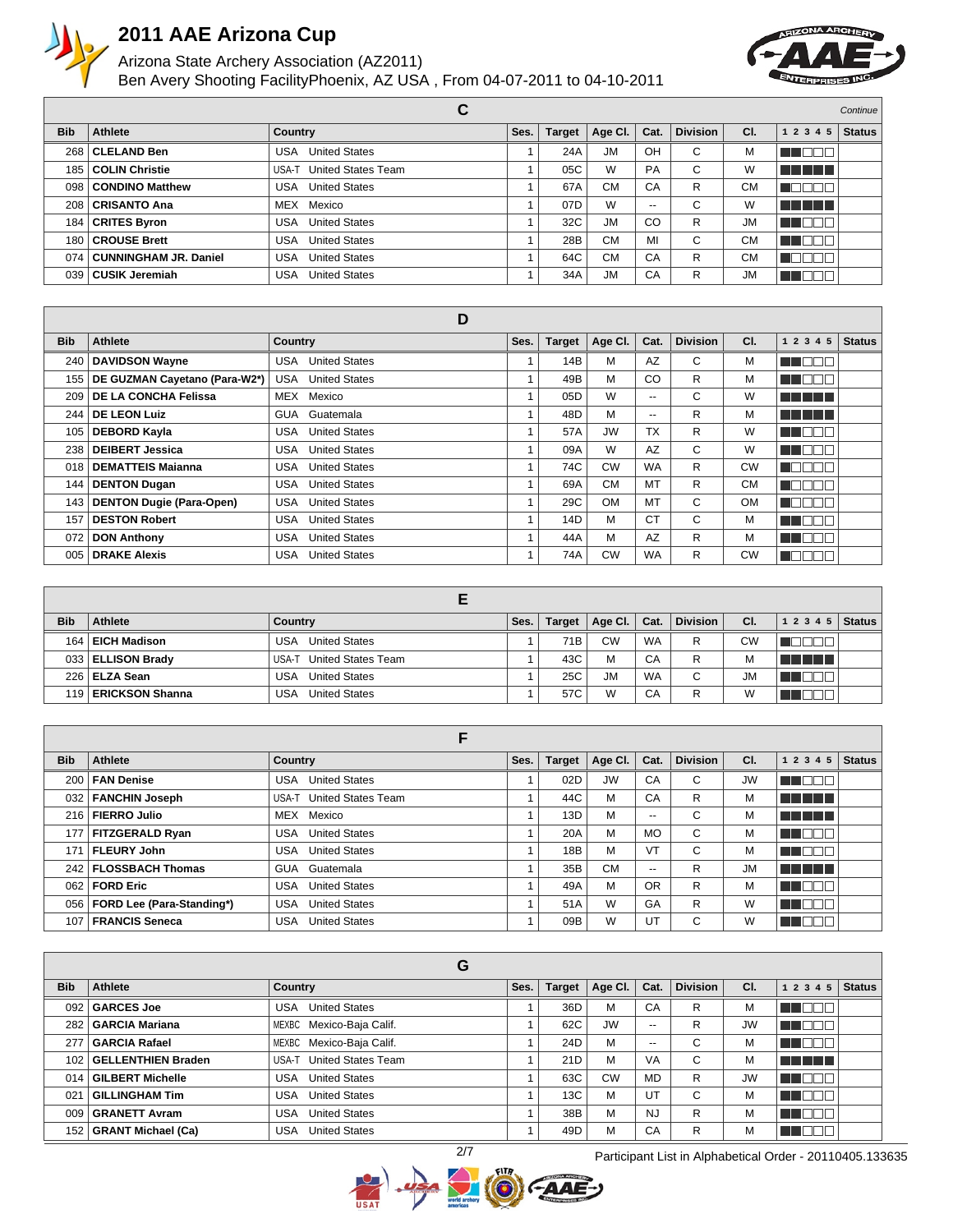

#### Arizona State Archery Association (AZ2011) Ben Avery Shooting Facility Phoenix, AZ USA , From 04-07-2011 to 04-10-2011



|            |                            |                                    |      |        |                     |       |                 |     |                          | Continue |
|------------|----------------------------|------------------------------------|------|--------|---------------------|-------|-----------------|-----|--------------------------|----------|
| <b>Bib</b> | Athlete                    | Country                            | Ses. | Target | Age Cl. $\parallel$ | Cat.  | <b>Division</b> | CI. | $1\;2\;3\;4\;5$   Status |          |
| 057        | <b>GRANT Michael (Oh)</b>  | <b>USA</b><br><b>United States</b> |      | 15C    | M                   | OH    | C               | IVI |                          |          |
| 001        | <b>GRANVILLE Kari Jill</b> | <b>USA</b><br><b>United States</b> |      | 58A    | W                   | AZ    | R               |     |                          |          |
| 229        | ∣ GUILLEN Oscar            | ESA<br>El Salvador                 |      | 47C    | М                   | $- -$ | R               | IVI | T                        |          |

|            |                                  | H                                  |              |               |           |                          |                 |           |             |               |
|------------|----------------------------------|------------------------------------|--------------|---------------|-----------|--------------------------|-----------------|-----------|-------------|---------------|
| <b>Bib</b> | Athlete                          | Country                            | Ses.         | <b>Target</b> | Age CI.   | Cat.                     | <b>Division</b> | CI.       | 1 2 3 4 5   | <b>Status</b> |
| 112        | <b>HACKING Chasen</b>            | <b>United States</b><br><b>USA</b> | 1            | 65D           | <b>CM</b> | <b>WA</b>                | R               | <b>CM</b> | n a a a     |               |
| 044        | <b>HAMILTON Jim</b>              | <b>United States</b><br><b>USA</b> | 1            | 14C           | M         | AZ                       | C               | М         | MA DEL      |               |
| 081        | <b>HAN Jenny</b>                 | <b>United States</b><br><b>USA</b> | $\mathbf{1}$ | 72D           | <b>CW</b> | CA                       | R               | <b>CW</b> | M T         |               |
| 225        | <b>HANLEY Duane</b>              | <b>United States</b><br><b>USA</b> | 1            | 41A           | M         | AZ                       | R               | М         | E E E E     |               |
| 269        | <b>HARANGOZO Ivan</b>            | <b>United States</b><br><b>USA</b> |              | 26C           | <b>CM</b> | VA                       | C               | <b>CM</b> | HE OFI      |               |
| 263        | <b>HARMEYER Kayla</b>            | <b>United States</b><br><b>USA</b> |              | 03B           | <b>JW</b> | WI                       | C               | <b>JW</b> | n an Dei    |               |
| 219        | <b>HASEGAWA Camila</b>           | <b>BRA</b><br><b>Brazil</b>        | 1            | 58D           | W         | $\overline{\phantom{a}}$ | R               | W         | a sa san    |               |
| 174        | <b>HAVERSTOCK Nikki</b>          | <b>United States</b><br><b>USA</b> | 1            | 51B           | W         | CA                       | R               | W         | N NOSE      |               |
| 095        | <b>HAYES Dwight (Para-Open*)</b> | <b>USA</b><br><b>United States</b> | 1            | 10A           | M         | <b>TX</b>                | C               | M         | n na Biblia |               |
| 142        | <b>HENSLIN Aaron</b>             | <b>United States</b><br><b>USA</b> | 1            | 37A           | <b>JM</b> | <b>TX</b>                | R               | M         | n na mata   |               |
| 019        | <b>HENSLIN Cara</b>              | <b>United States</b><br><b>USA</b> | 1            | 73C           | <b>CW</b> | GA                       | R               | <b>CW</b> | TN<br>m m   |               |
| 233        | <b>HERNANDEZ Rigoberto</b>       | <b>ESA</b><br>El Salvador          | 1            | 21C           | M         | $\overline{a}$           | C               | M         | n na mara   |               |
| 115        | <b>HINES Timm</b>                | <b>United States</b><br><b>USA</b> | 1            | 45A           | м         | <b>WA</b>                | R               | M         | n noor      |               |
| 191        | <b>HOLLAND Ted</b>               | <b>United States</b><br>USA        | 1            | 38D           | M         | CO                       | R               | М         | n na ma     |               |
| 052        | <b>HOLSTEIN Daniel</b>           | <b>United States</b><br>USA        | 1            | 37C           | M         | CA                       | R               | М         | n nooc      |               |
| 049        | <b>HOYLE Roger</b>               | <b>United States</b><br><b>USA</b> | 1            | <b>11A</b>    | M         | UT                       | C               | М         | M DEI       |               |
| 192        | <b>HUH Chang-Buhm</b>            | <b>United States</b><br>USA        |              | 66C           | <b>CM</b> | CA                       | R               | <b>CM</b> | MO (        |               |

| <b>Bib</b> | Athlete              | Country                     | Ses. | <b>Target</b> | Age Cl. | Cat.      | <b>Division</b> | CI. | 1 2 3 4 5 | <b>Status</b> |
|------------|----------------------|-----------------------------|------|---------------|---------|-----------|-----------------|-----|-----------|---------------|
| 273        | <b>JAIME Hafid</b>   | MEXBC Mexico-Baja Calif.    |      | 23D           | M       | $-$       | С               | M   | TE ELECT  |               |
| 028        | JEREMIASSEN Henny    | <b>DEN</b> Denmark          |      | 59B           | W       | $- -$     | R               | W   | n na mar  |               |
| 232        | <b>JIMENEZ Jorge</b> | ESA El Salvador             |      | 18C           | M       | $- -$     | С               | м   | <b>.</b>  |               |
| 111        | JOHNSON Richard      | <b>United States</b><br>USA |      | 37B           | M       | <b>CT</b> | R               | М   | ПL        |               |
| 029        | <b>JONES Ann</b>     | <b>United States</b><br>USA |      | 57B           | W       | AZ        | R               | W   | TE ELECT  |               |
| 149        | <b>JONES Bobby</b>   | <b>United States</b><br>USA |      | 45D           | M       | <b>TX</b> | R               | M   | ⊣г        |               |

|            |                          | K                                  |              |               |           |                |                 |           |             |               |
|------------|--------------------------|------------------------------------|--------------|---------------|-----------|----------------|-----------------|-----------|-------------|---------------|
| <b>Bib</b> | <b>Athlete</b>           | <b>Country</b>                     | Ses.         | <b>Target</b> | Age Cl.   | Cat.           | <b>Division</b> | CI.       | 1 2 3 4 5   | <b>Status</b> |
| 038        | <b>KALE Nicholas</b>     | <b>USA</b> United States           | $\mathbf{1}$ | 39A           | M         | CA             | R               | M         | n noon      |               |
| 034        | <b>KAMINSKI Jacob</b>    | <b>United States Team</b><br>USA-T | $\mathbf{1}$ | 42C           | М         | CA             | R               | М         | T T T T T   |               |
| 037        | <b>KELCHNER Peter</b>    | <b>USA</b> United States           | 1            | 32B           | <b>JM</b> | CA             | R               | <b>JM</b> | M DE L      |               |
| 289        | <b>KELLY Connor</b>      | <b>United States</b><br>USA        | $\mathbf{1}$ | 24B           | <b>JM</b> | CA             | C               | <b>JM</b> | u nder      |               |
| 075        | <b>KIEBORZ Mackenzie</b> | <b>United States</b><br>USA        | $\mathbf{1}$ | 03D           | <b>JW</b> | <b>TX</b>      | C               | <b>JW</b> | N DE L      |               |
| 146        | <b>KIM Do Yoon Leo</b>   | KOR Korea                          | 1            | 69D           | <b>CM</b> | CA             | R               | <b>CM</b> | n a a m     |               |
| 223        | <b>KIM Edson</b>         | <b>BRA</b><br><b>Brazil</b>        | $\mathbf{1}$ | 68D           | <b>CM</b> | $\overline{a}$ | R               | <b>CM</b> | n a mar     |               |
| 129        | <b>KIM Grace</b>         | <b>United States</b><br><b>USA</b> | 1            | 62D           | <b>JW</b> | CA             | R               | <b>JW</b> | man man     |               |
| 187        | <b>KIM Josh</b>          | <b>USA</b> United States           | $\mathbf{1}$ | 67D           | <b>CM</b> | <b>WA</b>      | R               | <b>CM</b> | u o o o d   |               |
| 090        | <b>KIM Nancy</b>         | <b>United States</b><br>USA        | $\mathbf{1}$ | 72C           | <b>CW</b> | CO             | R               | <b>CW</b> | na mata     |               |
| 131        | <b>KIM Sarah</b>         | <b>USA</b> United States           | 1            | 71C           | <b>CW</b> | CA             | R               | <b>CW</b> | n din bir   |               |
| 130        | <b>KIM Tiffany</b>       | <b>United States</b><br><b>USA</b> | $\mathbf{1}$ | 74B           | <b>CW</b> | CA             | R               | <b>CW</b> | N FIFIT     |               |
| 096        | <b>KLIMITCHEK Collin</b> | <b>United States</b><br>USA        | $\mathbf{1}$ | 65A           | <b>CM</b> | <b>TX</b>      | R               | <b>CM</b> | n manar     |               |
| 043        | <b>KOEHL Heather</b>     | <b>USA</b> United States           | 1            | 52B           | W         | CA             | R               | W         | n na sa     |               |
| 012        | <b>KOLB Dan</b>          | <b>United States</b><br>USA        | $\mathbf{1}$ | 12C           | M         | AZ             | C               | М         | n de la     |               |
| 046        | <b>KOVAC Tabitha</b>     | <b>United States</b><br>USA        | 1            | 61B           | <b>JW</b> | CA             | R               | <b>JW</b> | n a shekar  |               |
| 126        | <b>KRONENGOLD David</b>  | <b>United States</b><br>USA        | 1            | 15B           | М         | AZ             | C               | М         | N DE L      |               |
| 122        | <b>KUEHN Jonathan</b>    | <b>USA</b> United States           | 1            | 65B           | <b>CM</b> | <b>WA</b>      | R               | <b>CM</b> | ┐г<br>- E I |               |

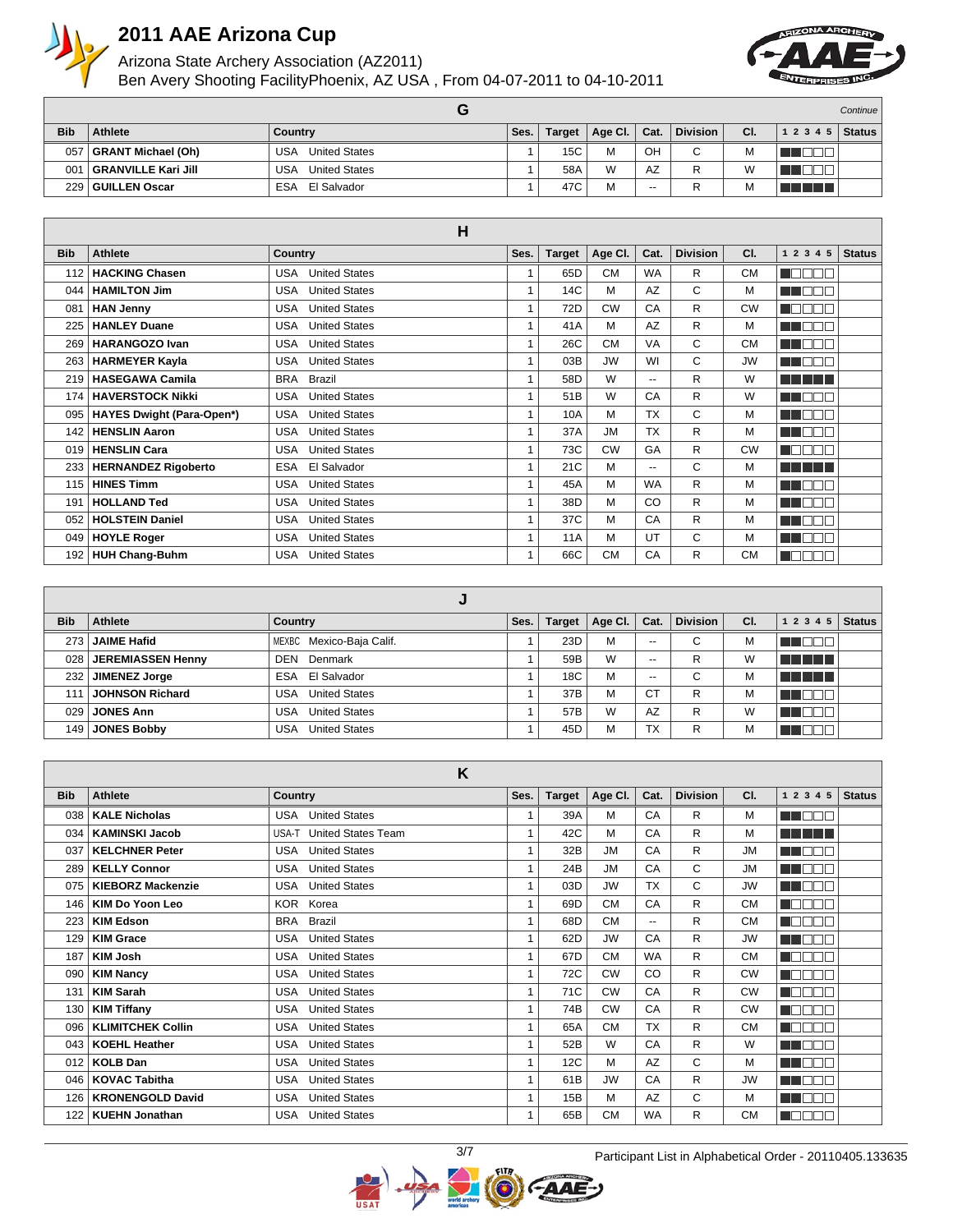

### Arizona State Archery Association (AZ2011) Ben Avery Shooting Facility Phoenix, AZ USA , From 04-07-2011 to 04-10-2011



| <b>Bib</b>       | Athlete                       | Country                            | Ses. | <b>Target</b> | Age CI.   | Cat.      | <b>Division</b> | CI.       | 1 2 3 4 5       | <b>Status</b> |
|------------------|-------------------------------|------------------------------------|------|---------------|-----------|-----------|-----------------|-----------|-----------------|---------------|
| 197              | <b>LAMOTTE Jerald</b>         | <b>United States</b><br>USA        |      | 17D           | M         | <b>NM</b> | C               | м         | M DOO           |               |
| 135 <sub>1</sub> | <b>LANCE Sarah</b>            | <b>United States</b><br>USA        |      | 04C           | <b>JW</b> | MI        | С               | <b>JW</b> | <b>UNDER</b>    |               |
|                  | 154   LEEK Miranda            | <b>United States Team</b><br>USA-T |      | 54A           | <b>JW</b> | IA        | R               | W         | n din sa        |               |
|                  | 093   LIM Luke                | <b>United States</b><br>USA        |      | 66D           | <b>CM</b> | CA        | R               | <b>CM</b> | TN L<br>TO      |               |
|                  | 250   LOLMAUGH Stephen        | <b>United States</b><br>USA        |      | 28C           | <b>CM</b> | ME        | С               | СM        | <u>'on dee,</u> |               |
|                  | 040   LORIG Khatuna           | <b>United States Team</b><br>USA-T |      | 53A           | W         | CA        | R               | W         | a a shekar      |               |
|                  | 265   LUKOW Michael (Para-St) | <b>United States</b><br>USA        |      | 39D           | M         | CO        | R               | М         | M BER           |               |
|                  | 015   LUMAN Christopher       | <b>United States</b><br>USA        |      | 67B           | <b>CM</b> | GA        | R               | CМ        | TN T            |               |

|            |                          | M                                  |              |               |           |           |                 |           |             |               |
|------------|--------------------------|------------------------------------|--------------|---------------|-----------|-----------|-----------------|-----------|-------------|---------------|
| <b>Bib</b> | <b>Athlete</b>           | <b>Country</b>                     | Ses.         | <b>Target</b> | Age CI.   | Cat.      | <b>Division</b> | CI.       | 1 2 3 4 5   | <b>Status</b> |
| 097        | <b>MA Austen</b>         | <b>United States</b><br>USA        | 1            | 68A           | <b>CM</b> | CA        | R               | <b>CM</b> | n an Dir    |               |
| 153        | <b>MACDONALD Matt</b>    | <b>United States</b><br>USA        | 1            | <b>17B</b>    | M         | AZ        | C               | М         | n na mar    |               |
| 007        | <b>MANTHA Brandi</b>     | <b>United States</b><br><b>USA</b> | $\mathbf{1}$ | 60A           | W         | <b>NJ</b> | R               | W         | n de la T   |               |
| 008        | <b>MANTHA Mahesh</b>     | <b>United States</b><br><b>USA</b> | 1            | 46B           | M         | <b>NJ</b> | $\mathsf{R}$    | М         | n na Biblia |               |
| 214        | <b>MARIN David</b>       | <b>MEX</b><br>Mexico               | 1            | 42D           | M         | $- -$     | $\mathsf{R}$    | М         | <b>.</b>    |               |
| 139        | <b>MARTEN Ed</b>         | <b>United States</b><br><b>USA</b> | $\mathbf{1}$ | 22A           | M         | CO        | C               | М         | n mar       |               |
| 176        | <b>MARTIN Travis</b>     | <b>United States</b><br>USA        | $\mathbf{1}$ | 66A           | <b>CM</b> | AZ        | R               | <b>CM</b> | MA DI DI T  |               |
| 087        | <b>MATEO Andrew</b>      | <b>United States</b><br><b>USA</b> | 1            | 69C           | <b>CM</b> | AZ        | R               | <b>CM</b> | n omar      |               |
| 271        | <b>MCCAIN Sandy</b>      | <b>United States</b><br><b>USA</b> | $\mathbf{1}$ | 57D           | W         | CA        | R               | W         | TI DO T     |               |
| 069        | <b>MCCURRY John</b>      | <b>United States</b><br><b>USA</b> | $\mathbf{1}$ | 40D           | M         | AZ        | R               | М         | HE ELECT    |               |
| 188        | <b>MCGLYN Joseph</b>     | <b>United States</b><br><b>USA</b> | 1            | 43B           | M         | <b>NY</b> | R               | М         | ma mar      |               |
| 079        | <b>MCHENRY Alicia</b>    | <b>United States</b><br><b>USA</b> | $\mathbf{1}$ | 05B           | W         | PA        | C               | W         | E E E E E   |               |
| 064        | <b>MCLAUGHLIN Daniel</b> | <b>United States</b><br><b>USA</b> | 1            | 32A           | <b>JM</b> | OH        | R               | <b>JM</b> | n de la B   |               |
| 065        | <b>MCLAUGHLIN Sean</b>   | <b>United States</b><br><b>USA</b> | 1            | 33A           | <b>JM</b> | OH        | R               | <b>JM</b> | n i de g    |               |
| 231        | <b>MERLOS Cristobal</b>  | El Salvador<br><b>ESA</b>          | 1            | 46C           | M         | $- -$     | $\mathsf{R}$    | M         | n na mar    |               |
| 058        | <b>MICKELBERRY Erin</b>  | <b>United States</b><br><b>USA</b> | $\mathbf{1}$ | 54C           | W         | <b>WA</b> | $\mathsf{R}$    | W         | n i Bibli   |               |
| 178        | <b>MILLER David</b>      | <b>United States</b><br>USA        | 1            | 16A           | M         | <b>AZ</b> | C               | М         | n na Bibli  |               |
| 013        | <b>MILLER Stephanie</b>  | <b>United States</b><br><b>USA</b> | 1            | 56C           | W         | IL        | $\mathsf{R}$    | W         | a a mar     |               |
| 060        | <b>MISCIONE Anna</b>     | <b>United States</b><br><b>USA</b> | $\mathbf{1}$ | 71A           | <b>CW</b> | CA        | R               | <b>CW</b> |             |               |
| 071        | <b>MORAN Bret</b>        | <b>USA</b> United States           | 1            | 19A           | M         | <b>AZ</b> | C               | M         | E E E E E   |               |

**N**

|            |                      | N                                  |      |        |           |           |                 |     |           |               |
|------------|----------------------|------------------------------------|------|--------|-----------|-----------|-----------------|-----|-----------|---------------|
| <b>Bib</b> | Athlete              | Country                            | Ses. | Target | Age Cl.   | Cat.      | <b>Division</b> | CI. | 1 2 3 4 5 | <b>Status</b> |
| 047        | <b>NEBEKER Todd</b>  | <b>United States</b><br>USA        |      | 12A    | M         | UT        | С               | м   |           |               |
| 017        | <b>NEISH Danny</b>   | <b>United States</b><br>USA        |      | 66B    | <b>CM</b> | <b>CT</b> | R               | СM  |           |               |
| 067        | NICHOLS Jennifer     | <b>United States Team</b><br>USA-T |      | 56A    | W         | <b>WY</b> | R               | W   | n din sa  |               |
|            | 113 NICHOLS Wade     | <b>United States</b><br>USA        |      | 11B    | М         | AZ        | С               |     |           |               |
| 179        | NICHOLSON Zachary    | <b>United States</b><br>USA        |      | 21A    | М         | AZ        | С               | м   |           |               |
| 220        | <b>NIKITIN Sarah</b> | BRA Brazil                         |      | 59D    | W         | $- -$     | R               | W   |           |               |

| <b>Bib</b> | Athlete                | Country                      | Ses. | <b>Target</b> | Age Cl.   | Cat.      | <b>Division</b> | CI.       | 1 2 3 4 5   | <b>Status</b> |
|------------|------------------------|------------------------------|------|---------------|-----------|-----------|-----------------|-----------|-------------|---------------|
| 207        | <b>OCHOA Linda</b>     | MEX Mexico                   |      | 06D           | W         | $- -$     | С               | W         | n din salah |               |
| 215        | <b>OCHOA Ruben</b>     | MEX Mexico                   |      | 11D           | M         | $- -$     | С               | М         | .           |               |
| 101        | ONASHVILI Levan        | <b>United States</b><br>USA  |      | 34C           | <b>JM</b> | CA        | R               | <b>JM</b> |             |               |
| 083        | <b>ONTELL David</b>    | <b>United States</b><br>USA  |      | 41B           | M         | NY        | R               | м         | HO          |               |
| 160        | <b>OSTLING Shannon</b> | <b>United States</b><br>USA. |      | 61C           | <b>JW</b> | <b>WA</b> | R               | JW        |             |               |

| <b>Bib</b> | Athlete                         | Country                     | Ses. | Target | Age Cl.   | Cat.      | <b>Division</b> | CI.       | 1 2 3 4 5   Status |  |
|------------|---------------------------------|-----------------------------|------|--------|-----------|-----------|-----------------|-----------|--------------------|--|
|            | 196   PARK Catherine            | USA<br><b>United States</b> |      | 62A    | <b>JW</b> | CA        | D               | <b>JW</b> |                    |  |
|            | 249   PARK Kenneth (Para-Open*) | USA<br><b>United States</b> |      | 30A    | <b>OM</b> | <b>WA</b> | $\sim$<br>ັ     | OM        |                    |  |

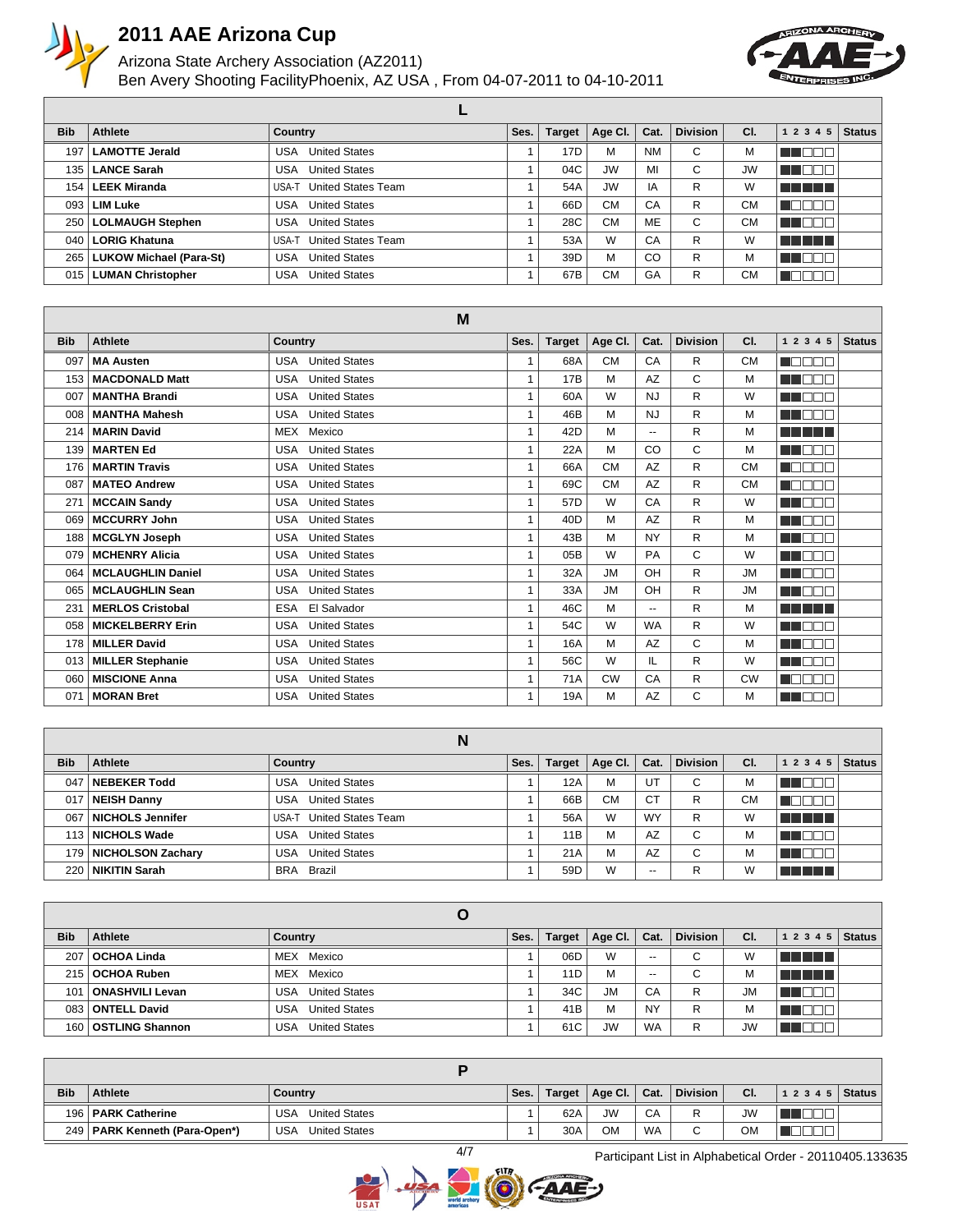

### Arizona State Archery Association (AZ2011) Ben Avery Shooting Facility Phoenix, AZ USA , From 04-07-2011 to 04-10-2011



|                  | Р                      |                             |      |                 |           |                          |                 |           | Continue                                             |               |
|------------------|------------------------|-----------------------------|------|-----------------|-----------|--------------------------|-----------------|-----------|------------------------------------------------------|---------------|
| <b>Bib</b>       | <b>Athlete</b>         | <b>Country</b>              | Ses. | <b>Target</b>   | Age CI.   | Cat.                     | <b>Division</b> | CI.       | 1 2 3 4 5                                            | <b>Status</b> |
| 063 <sub>1</sub> | <b>PARK Robert</b>     | <b>United States</b><br>USA |      | 48A             | М         | <b>NC</b>                | R               | м         | MA OCH                                               |               |
| 145              | <b>PARK Timothy</b>    | <b>USA</b> United States    |      | 68B             | <b>CM</b> | CA                       | R               | <b>CM</b> | na m<br>UOL                                          |               |
| 091              | <b>PEARCE Paige</b>    | <b>United States</b><br>USA |      | 02B             | <b>CW</b> | CA                       | С               | <b>CW</b> | M DOO                                                |               |
|                  | 159   PEARSON Becky    | <b>United States</b><br>USA |      | 08B             | W         | AZ                       | C               | W         | M SO SO                                              |               |
| 158              | <b>PEARSON Frank</b>   | <b>USA</b> United States    |      | 22C             | M         | AZ                       | C               | M         | MA O O C                                             |               |
|                  | 286   PESHO Terri      | <b>USA</b> United States    |      | 60C             | W         | AZ                       | R               | W         | N NOST                                               |               |
| 259              | <b>PIZARRO Jean</b>    | Puerto Rico<br><b>PUR</b>   |      | 20B             | <b>JM</b> | $\overline{\phantom{a}}$ | C               | <b>JM</b> | n din s                                              |               |
| 241              | POOLE Greg             | <b>United States</b><br>USA |      | 15 <sub>D</sub> | M         | $\overline{\phantom{a}}$ | C               | м         | M DOO                                                |               |
| 094              | <b>POSECION Alyssa</b> | <b>United States</b><br>USA |      | 72A             | <b>CW</b> | <b>TX</b>                | R               | <b>CW</b> | <b>NODOB</b>                                         |               |
| 031              | <b>PRICE Duane</b>     | <b>United States</b><br>USA |      | 13A             | M         | WI                       | C               | M         | <u>o da biblio d</u>                                 |               |
|                  | 114   PRITCHARD Lanola | <b>United States</b><br>USA |      | 72B             | <b>CW</b> | UT                       | R               | <b>CW</b> | $\blacksquare$ $\blacksquare$ $\blacksquare$<br>- 01 |               |

| <b>Bib</b> | <b>Athlete</b>       | Country                            | Ses. | Target | Age Cl. | Cat. | <b>Division</b> | CI. | $1\ 2\ 3\ 4\ 5$ Status |  |
|------------|----------------------|------------------------------------|------|--------|---------|------|-----------------|-----|------------------------|--|
|            | 068   QUAYLE Michael | <b>USA</b><br><b>United States</b> |      | 36C    | м       | SC   | <u>_</u><br>к   | IVI |                        |  |

|                  | R                           |                             |      |               |           |                |                 |           |                          |               |  |  |
|------------------|-----------------------------|-----------------------------|------|---------------|-----------|----------------|-----------------|-----------|--------------------------|---------------|--|--|
| <b>Bib</b>       | <b>Athlete</b>              | <b>Country</b>              | Ses. | <b>Target</b> | Age CI.   | Cat.           | <b>Division</b> | CI.       | 1 2 3 4 5                | <b>Status</b> |  |  |
| 022              | <b>RAINES Candice</b>       | <b>United States</b><br>USA |      | 59A           | W         | VT             | R               | W         | man man                  |               |  |  |
| 217              | <b>RAMIREZ Angel</b>        | MEX<br>Mexico               |      | 12D           | <b>JM</b> | $-1$           | C               | М         | n na mar                 |               |  |  |
| 133              | <b>RAREBA Bethmarie</b>     | <b>United States</b><br>USA |      | 55C           | W         | <b>AZ</b>      | R               | W         | n m<br>┓┎                |               |  |  |
| 051              | <b>RASOR Nicole</b>         | <b>United States</b><br>USA |      | 59C           | W         | AZ             | R               | W         | ПF<br>n or<br>-H.        |               |  |  |
| 120              | <b>RAYCROFT Eileen</b>      | Canada<br>CAN               |      | 51D           | W         | CA             | R               | W         |                          |               |  |  |
| 138              | <b>REQUA Matthew</b>        | <b>United States</b><br>USA |      | 42A           | M         | <b>TX</b>      | R               | м         | ╖┌<br>n di<br>⊤r         |               |  |  |
| 257              | <b>REYES Ambar</b>          | Puerto Rico<br><b>PUR</b>   |      | 53D           | <b>CW</b> | $\overline{a}$ | R               | <b>JW</b> | n na mara                |               |  |  |
| 261              | <b>REYES Jose</b>           | Puerto Rico<br><b>PUR</b>   |      | 21B           | M         | $-1$           | C               | м         | n na mar                 |               |  |  |
| 193              | <b>REYES Michael</b>        | <b>United States</b><br>USA |      | 64D           | <b>CM</b> | CA             | R               | <b>CM</b> | $\neg \Box \Box$<br>n di |               |  |  |
| 168              | <b>REYNOLDS Danielle</b>    | <b>United States</b><br>USA |      | 01B           | <b>CW</b> | AZ             | C               | <b>CW</b> | TI NOT                   |               |  |  |
| 243              | <b>RIVERA Edgar</b>         | GUA Guatemala               |      | 34B           | <b>CM</b> | $\sim$         | R               | <b>JM</b> |                          |               |  |  |
| 276              | <b>RODRIGUEZ Cuauhtemoc</b> | Mexico-Baja Calif.<br>MEXBC |      | 25B           | <b>JM</b> | $\overline{a}$ | C               | <b>JM</b> | n din s<br>ПE            |               |  |  |
| 161              | <b>ROGERS Kayleigh</b>      | <b>United States</b><br>USA |      | 02C           | <b>CW</b> | <b>TX</b>      | C               | <b>JW</b> | N BOOT                   |               |  |  |
| 203              | <b>ROMAN Aida</b>           | MEX<br>Mexico               |      | 54B           | W         | $\overline{a}$ | R               | W         | ----                     |               |  |  |
| 054              | <b>ROOP Ben</b>             | <b>United States</b><br>USA |      | 34D           | <b>JM</b> | <b>WA</b>      | R               | <b>JM</b> | U DOG                    |               |  |  |
| 255              | <b>RUIZ Nadya</b>           | Puerto Rico<br><b>PUR</b>   |      | 54D           | W         | $-1$           | R               | W         |                          |               |  |  |
| 198 <sup>1</sup> | <b>RUTHERFORD James</b>     | <b>United States</b><br>USA |      | 28A           | <b>CM</b> | <b>AZ</b>      | C               | <b>CM</b> | T<br>n di F<br>-H.       |               |  |  |

|            |                              | S                                  |              |               |           |                          |                 |           |                         |               |
|------------|------------------------------|------------------------------------|--------------|---------------|-----------|--------------------------|-----------------|-----------|-------------------------|---------------|
| <b>Bib</b> | Athlete                      | <b>Country</b>                     | Ses.         | <b>Target</b> | Age Cl.   | Cat.                     | <b>Division</b> | CI.       | 1 2 3 4 5               | <b>Status</b> |
| 278        | <b>SALINAS Stephanie</b>     | MEXBC Mexico-Baja Calif.           |              | 02A           | <b>CW</b> | $\overline{\phantom{a}}$ | C               | <b>CW</b> | N NOT                   |               |
| 210        | <b>SANDOVAL Nohemi</b>       | MEX<br>Mexico                      | 1            | 04D           | <b>CW</b> | $\overline{\phantom{a}}$ | C               | W         |                         |               |
| 274        | <b>SANTACRUZ Alejandrina</b> | MEXBC<br>Mexico-Baja Calif.        | 1            | 03A           | W         | $\overline{\phantom{a}}$ | C               | W         | n di se<br>$\mathbb{I}$ |               |
| 132        | <b>SANTACRUZ Carmen</b>      | MEXBC<br>Mexico-Baja Calif.        | 1            | 08C           | W         | CA                       | C               | W         | T FIT                   |               |
| 186        | <b>SCHULLER Dan</b>          | <b>United States</b><br>USA        | 1            | 40A           | M         | PA                       | R               | M         | ╖<br>n n                |               |
| 003        | <b>SCUDNER Evan</b>          | <b>United States</b><br>USA        |              | 35D           | <b>JM</b> | PA                       | R               | <b>JM</b> | T<br>n di m             |               |
| 104        | <b>SEIPP Sally</b>           | <b>United States</b><br>USA        |              | 07A           | W         | IL                       | C               | W         | T<br>N NA               |               |
| 211        | <b>SERRANO Juan Rene</b>     | MEX<br>Mexico                      |              | 43D           | M         | $\overline{\phantom{a}}$ | R               | M         | n na mara               |               |
| 106        | <b>SKARVAN Tristan</b>       | <b>United States</b><br><b>USA</b> |              | 06B           | <b>JW</b> | WI                       | C               | W         | a di I<br>$\mathbf{H}$  |               |
| 036        | <b>SMITH Joshua</b>          | <b>United States</b><br><b>USA</b> | 1            | 33C           | <b>JM</b> | CA                       | R               | <b>JM</b> | a di I<br>H.            |               |
| 287        | <b>SOEMOD Camilla</b>        | <b>DEN</b><br>Denmark              | $\mathbf{1}$ | 09D           | W         | $\overline{\phantom{a}}$ | C               | W         | n din sa                |               |
| 084        | <b>SOLER Geovanna</b>        | <b>United States</b><br><b>USA</b> | 1            | 56D           | W         | CA                       | R               | W         | n di<br>$\mathbf{H}$    |               |
| 202        | <b>SOLOMON Zev</b>           | <b>United States</b><br><b>USA</b> | $\mathbf{1}$ | 16B           | M         | CA                       | C               | M         | T FIF<br>$\mathbb{I}$   |               |
| 221        | <b>SOUZA Bernardo</b>        | <b>BRA</b><br><b>Brazil</b>        | $\mathbf{1}$ | 32D           | <b>JM</b> | $\overline{\phantom{a}}$ | R               | <b>JM</b> | a di Biblio             |               |
| 010        | <b>SPECK Michael</b>         | <b>USA</b><br><b>United States</b> | 1            | 13B           | M         | AZ                       | C               | м         | a di F<br>$\mathbf{H}$  |               |
| 127        | <b>STEPP Dave</b>            | <b>United States</b><br><b>USA</b> | 1            | 18A           | М         | AZ                       | C               | м         | n di f<br>-H.           |               |



5/7 Participant List in Alphabetical Order - 20110405.133635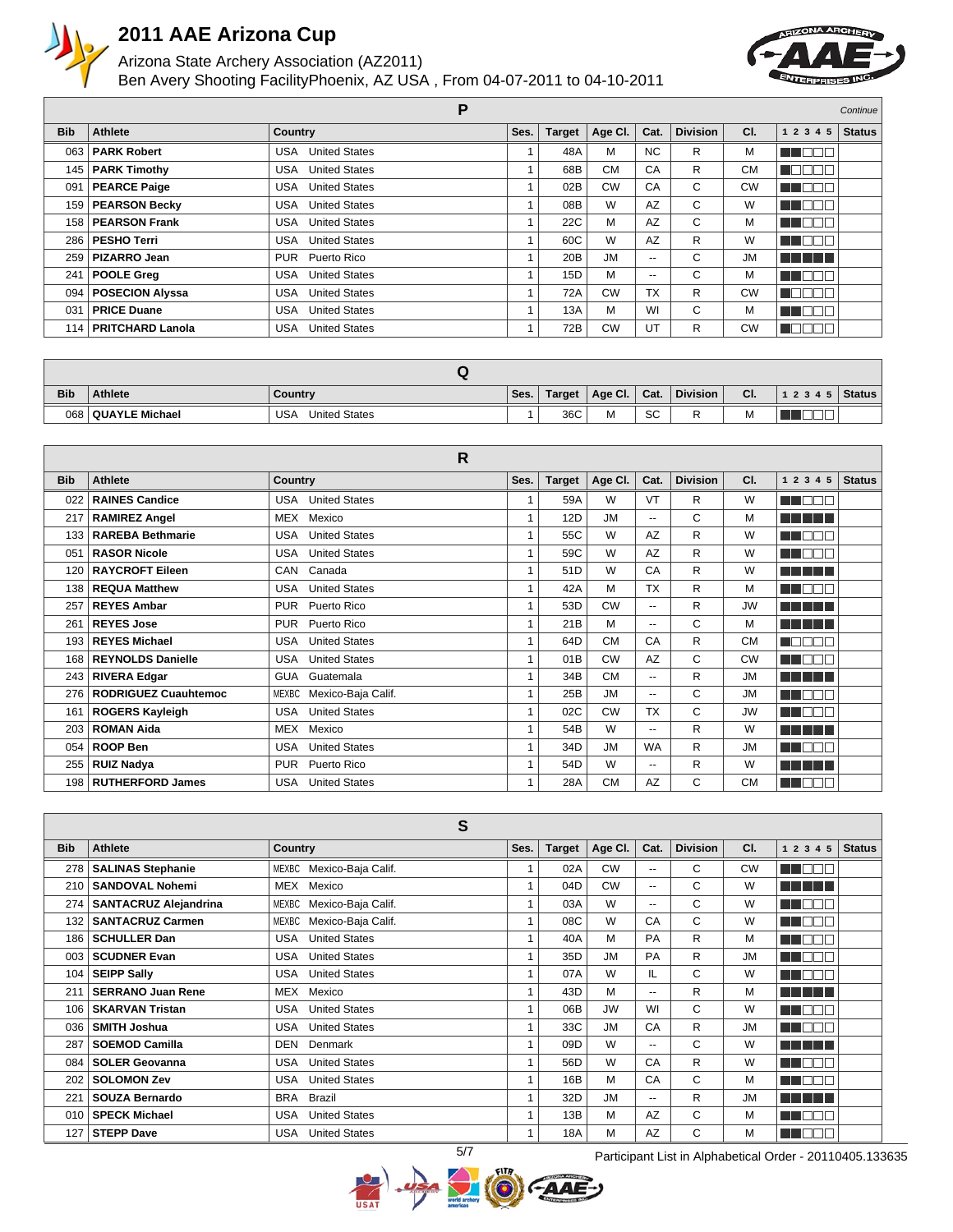

### Arizona State Archery Association (AZ2011) Ben Avery Shooting Facility Phoenix, AZ USA , From 04-07-2011 to 04-10-2011



|            |                         | o                           |      |               |           |           |                 |           |           | Continue      |
|------------|-------------------------|-----------------------------|------|---------------|-----------|-----------|-----------------|-----------|-----------|---------------|
| <b>Bib</b> | Athlete                 | <b>Country</b>              | Ses. | <b>Target</b> | Age Cl.   | Cat.      | <b>Division</b> | CI.       | 1 2 3 4 5 | <b>Status</b> |
| 124        | <b>STEPP Tristan</b>    | <b>United States</b><br>USA |      | 17C           | СM        | AZ        | С               | M         |           |               |
| 150        | STEPP, SR. Dave         | <b>United States</b><br>USA |      | 16C           | M         | AZ        | С               | М         |           |               |
|            | 042   STOVER Holly      | <b>United States</b><br>USA |      | 63B           | <b>JW</b> | CA        | R               | <b>JW</b> | n Eng     |               |
|            | 248   STRICKLAND Ashley | <b>United States</b><br>USA |      | 53C           | W         | <b>SC</b> | R               | W         | Пſ<br>TEI |               |
|            | 195   STRINGHAM Adam    | <b>United States</b><br>USA |      | 27B           | <b>CM</b> | AZ        | С               | <b>CM</b> | TH        |               |
| 004        | <b>SUCAET Ray</b>       | <b>United States</b><br>USA |      | 68C           | <b>CM</b> | MI        | R               | <b>CM</b> |           |               |
| 272        | SWEET Elizabeth         | <b>United States</b><br>USA |      | 04A           | <b>JW</b> | CA        | С               | W         | VENDE J   |               |

|            |                            | Т                                  |      |                 |           |                          |                 |           |              |               |
|------------|----------------------------|------------------------------------|------|-----------------|-----------|--------------------------|-----------------|-----------|--------------|---------------|
| <b>Bib</b> | Athlete                    | <b>Country</b>                     | Ses. | <b>Target</b>   | Age Cl.   | Cat.                     | <b>Division</b> | CI.       | 1 2 3 4 5    | <b>Status</b> |
| 118        | <b>TEKMITCHOV George</b>   | <b>United States</b><br>USA        |      | 40C             | M         | UT                       | R               | м         | M DO U       |               |
| 237        | <b>THOMAS Catherine</b>    | <b>United States</b><br><b>USA</b> |      | 01D             | <b>CW</b> | <b>OR</b>                | C.              | <b>CW</b> | <b>HELLE</b> |               |
| 236        | <b>THOMAS David</b>        | <b>United States</b><br><b>USA</b> |      | 27 <sub>D</sub> | <b>CM</b> | <b>OR</b>                | C.              | <b>CM</b> | N DE E       |               |
| 027        | <b>THORKILDSEN Steffen</b> | DEN<br>Denmark                     |      | 46A             | м         | $\overline{\phantom{a}}$ | R               | м         | a sa san     |               |
| 182        | <b>TRAFFORD Heather</b>    | <b>United States</b><br><b>USA</b> |      | 61A             | <b>CW</b> | LA                       | R               | <b>JW</b> | n de e       |               |
| 181        | <b>TRAFFORD Rachael</b>    | <b>United States</b><br><b>USA</b> |      | 63D             | <b>JW</b> | LA                       | R.              | <b>JW</b> | M O D D      |               |
| 156        | <b>TRAIL Keith</b>         | <b>United States</b><br><b>USA</b> |      | 17A             | м         | NC.                      | C.              | м         | ma mata      |               |
| 073        | <b>TRILLUS Dietmar</b>     | CAN<br>Canada                      |      | 22D             | M         | $\overline{\phantom{a}}$ | C               | м         | n na mara    |               |
| 162        | <b>TRUITT Jonathan</b>     | <b>United States</b><br>USA        |      | 33B             | <b>CM</b> | CA                       | R               | <b>JM</b> | MA OCIA      |               |
| 163        | <b>TRUITT Thomas</b>       | <b>United States</b><br>USA        |      | 35C             | <b>JM</b> | CA                       | R               | <b>JM</b> | N HOOT       |               |
| 205        | <b>TRUJILLO Valencia</b>   | MEX Mexico                         |      | 55B             | <b>CW</b> | $\overline{\phantom{a}}$ | R               | W         | n na mara    |               |
| 201        | <b>TSAN Avian</b>          | <b>United States</b><br><b>USA</b> |      | 03C             | <b>JW</b> | CA                       | C               | <b>JW</b> | N DE S       |               |

| V |            |                        |                                    |      |               |           |       |                 |           |                |               |
|---|------------|------------------------|------------------------------------|------|---------------|-----------|-------|-----------------|-----------|----------------|---------------|
|   | <b>Bib</b> | Athlete                | Country                            | Ses. | <b>Target</b> | Age Cl.   | Cat.  | <b>Division</b> | CI.       | 1 2 3 4 5      | <b>Status</b> |
|   | 024        | VAN NATTA Jamie        | <b>United States Team</b><br>USA-T |      | 07C           | W         | OH    | C               | W         | <b>THE REA</b> |               |
|   |            | 169 VAN PATTER Colt    | <b>United States</b><br><b>USA</b> |      | 67C           | CМ        | AZ    | R               | <b>CM</b> | . .            |               |
|   |            | 260   VELEZ Carlos     | PUR Puerto Rico                    |      | 23B           | м         | $- -$ | С               | М         | T T T T        |               |
|   |            | 212 VELEZ Luis Eduardo | Mexico<br>MEX                      |      | 41D           | M         | $- -$ | R               | М         |                |               |
|   |            | 279   VILLAFAN Sonia   | MEXBC Mexico-Baja Calif.           |      | 01C           | CW        | $- -$ | С               | <b>CW</b> | . .            |               |
|   |            | 213   VIVAS Pedro      | Mexico<br>MEX                      |      | 44D           | <b>JM</b> | $- -$ | R               | М         |                |               |

|            |                         | W                                  |      |               |           |           |                 |           |                   |               |
|------------|-------------------------|------------------------------------|------|---------------|-----------|-----------|-----------------|-----------|-------------------|---------------|
| <b>Bib</b> | Athlete                 | <b>Country</b>                     | Ses. | <b>Target</b> | Age CI.   | Cat.      | <b>Division</b> | CI.       | 1 2 3 4 5         | <b>Status</b> |
| 172        | <b>WALDROP Seth</b>     | <b>United States</b><br>USA        |      | 26D           | <b>CM</b> | <b>AZ</b> | C               | <b>CM</b> | <b>ENGER</b>      |               |
| 076        | <b>WALGAST John</b>     | <b>United States</b><br>USA        |      | 36B           | M         | <b>CO</b> | R               | M         | a dan d           |               |
| 011        | <b>WATSON Diane</b>     | USA-T<br><b>United States Team</b> |      | 06A           | W         | FL.       | C               | W         | n na mga m        |               |
| 055        | <b>WEARNE David</b>     | <b>United States</b><br>USA        |      | 47A           | M         | <b>NE</b> | R               | м         | <b>REAL PROPE</b> |               |
| 190        | <b>WEBSTER Chris</b>    | <b>United States</b><br>USA        |      | 44B           | м         | AZ        | R               | м         | HE DE E           |               |
| 103        | <b>WHITING Riley</b>    | <b>USA</b> United States           |      | 26A           | <b>CM</b> | UT        | C               | <b>CM</b> | T FIFIFI          |               |
| 080        | <b>WILDE Logan</b>      | <b>United States</b><br>USA        |      | 11C           | M         | UT        | C               | M         | n na ma           |               |
| 070        | <b>WILDE Reo</b>        | <b>United States Team</b><br>USA-T |      | 18D           | M         | ID        | C               | M         | n na mata         |               |
| 050        | <b>WILHELM Kristian</b> | <b>USA</b> United States           |      | 27A           | <b>CM</b> | AZ        | C               | <b>CM</b> | T NATI            |               |
| 026        | WILLETT, JR. Rodger     | USA-T United States Team           |      | 19D           | M         | VA        | C               | M         | a sa sansa        |               |
| 045        | <b>WOLF Cassandra</b>   | <b>United States</b><br>USA        |      | 60B           | W         | CA        | R.              | W         | a a shekar        |               |
| 267        | <b>WRUCK Adam</b>       | <b>United States</b><br>USA        |      | 25A           | <b>JM</b> | <b>TX</b> | C               | <b>JM</b> | HE DELT           |               |
| 035        | <b>WUKIE Jacob</b>      | <b>United States Team</b><br>USA-T |      | 41C           | M         | CA        | R.              | м         | T TITLE           |               |
| 227        | <b>WUNDERLE Vic</b>     | <b>United States</b><br><b>USA</b> |      | 40B           | M         | <b>NC</b> | R.              | м         | N NOED            |               |

| <b>Bib</b> | <b>Athlete</b>      | Country              | Ses. | Target | Age Cl. | Cat.  | <b>Division</b> | CI. | 12345 | Status |
|------------|---------------------|----------------------|------|--------|---------|-------|-----------------|-----|-------|--------|
|            | 224   XAVIER Daniel | <b>BRA</b><br>Brazil |      | 48C    | M       | $- -$ | -               | М   |       |        |